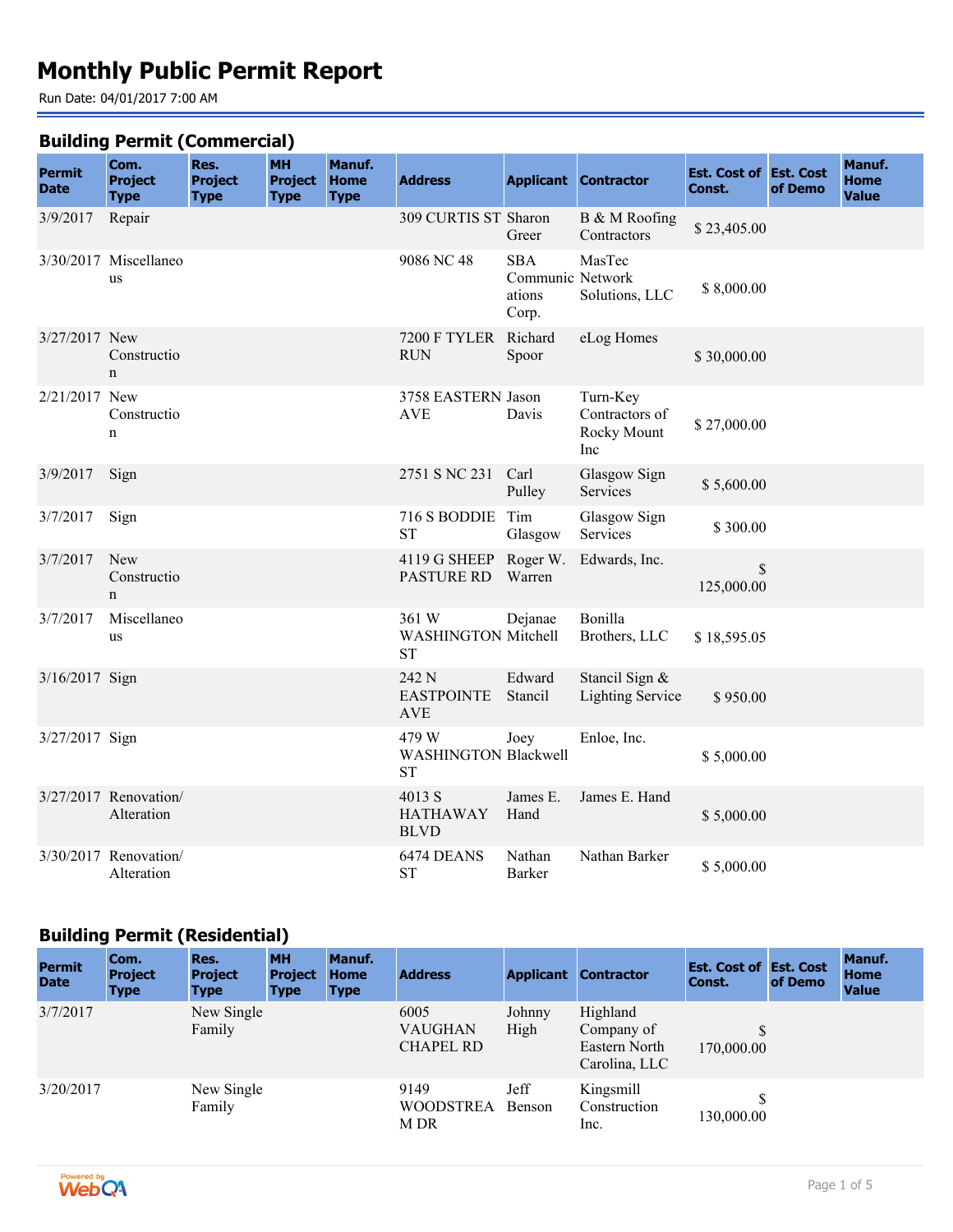# **Building Permit (Residential)**

| <b>Permit</b><br><b>Date</b> | Com.<br><b>Project</b><br><b>Type</b> | Res.<br><b>Project</b><br><b>Type</b> | <b>MH</b><br><b>Project</b><br><b>Type</b> | Manuf.<br><b>Home</b><br><b>Type</b> | <b>Address</b>                               |                              | <b>Applicant Contractor</b>                | <b>Est. Cost of Est. Cost</b><br>Const. | of Demo | Manuf.<br><b>Home</b><br><b>Value</b> |
|------------------------------|---------------------------------------|---------------------------------------|--------------------------------------------|--------------------------------------|----------------------------------------------|------------------------------|--------------------------------------------|-----------------------------------------|---------|---------------------------------------|
| 3/14/2017                    |                                       | Detached<br>Accessory                 |                                            |                                      | 4419 DEER<br><b>RIDGE CT</b>                 | Mullen & Mullen &<br>Co. Inc | Company, Inc.                              | \$18,000.00                             |         |                                       |
| 3/14/2017                    |                                       | New Single<br>Family                  |                                            |                                      | 2388<br>CAPSTONE CT Co Inc                   | Mullen $&$                   | Mullen &<br>Company, Inc.                  | S<br>165,000.00                         |         |                                       |
| 3/9/2017                     |                                       | Renovation<br>/Alteration             |                                            |                                      | 11261 CAMP<br><b>CHARLES RD</b>              | Wall                         | Bobby G. Property Owner                    | \$8,500.00                              |         |                                       |
| 3/9/2017                     |                                       | Addition<br>(covered)                 |                                            |                                      | 275 N<br><b>BROWNTOWN White</b><br><b>RD</b> |                              | Pamela U. Property Owner                   | \$5,508.00                              |         |                                       |
| 3/8/2017                     |                                       | Repair                                |                                            |                                      | <b>404 S TAYLOR ANDY</b><br><b>ST</b>        | <b>DICKERS</b><br>ON         | Property Owner                             | \$10,000.00                             |         |                                       |
| 3/8/2017                     |                                       | Detached<br>Accessory                 |                                            |                                      | <b>4311 RIVER</b><br><b>BEND RD</b>          | Clarence<br>L. Carter        | Property Owner                             | \$6,000.00                              |         |                                       |
| 3/8/2017                     |                                       | Detached<br>Accessory                 |                                            |                                      | 1423<br><b>FOUNTAIN</b><br><b>BRANCH RD</b>  | Johnny<br>King, Jr.          | Property Owner                             | \$10,000.00                             |         |                                       |
| 3/8/2017                     |                                       | New Single<br>Family                  |                                            |                                      | 9771 W NC 97                                 | David<br>Kimbrell            | Property Owner                             | \$<br>160,000.00                        |         |                                       |
| 1/4/2017                     |                                       | Miscellane<br>ous                     |                                            |                                      | <b>1904 NICK</b><br><b>COLEY RD</b>          | Wille<br>Garrett             | Property Owner                             | \$5,200.00                              |         |                                       |
| 2/17/2017                    |                                       | Renovation<br>/Alteration             |                                            |                                      | 3619 WAGON<br><b>WHEEL RD</b>                | Aaron<br>Unrue               | Property Owner                             | \$12,000.00                             |         |                                       |
| 2/23/2017                    |                                       | Miscellane<br>ous                     |                                            |                                      | <b>303 E ELM ST</b>                          | Robert D<br>Davis            | Property Owner                             | \$1,800.00                              |         |                                       |
| 3/1/2017                     |                                       | Detached<br>Accessory                 |                                            |                                      | 3611 DALMAR Latisha<br><b>RD</b>             | <b>Barnes</b>                | Property Owner                             | \$30,000.00                             |         |                                       |
| 3/29/2017                    |                                       | Miscellane<br>ous                     |                                            |                                      | 12511W<br><b>WILSON ST</b>                   | Glover                       | Jeremy S. Property Owner                   | \$100.00                                |         |                                       |
| 3/27/2017                    |                                       | Deck                                  |                                            |                                      | 1021<br><b>STALLION RD</b>                   |                              | John Yates Property Owner                  | \$3,200.00                              |         |                                       |
| 3/27/2017                    |                                       | Addition<br>(covered)                 |                                            |                                      | 8676 CARTER Kenneth<br><b>GROVE DR</b>       | Skinner                      | Property Owner                             | \$4,500.00                              |         |                                       |
| 3/16/2017                    |                                       | Detached<br>Accessory                 |                                            |                                      | 9889 E NC 97                                 | David<br>Worsley Jr          | Property Owner                             | \$18,000.00                             |         |                                       |
| 3/17/2017                    |                                       | Renovation<br>/Alteration             |                                            |                                      | 2331<br><b>CAPSTONE CT GODWIN</b>            |                              | JEFFREY Property Owner                     | \$6,400.00                              |         |                                       |
| 3/14/2017                    |                                       | New Single<br>Family                  |                                            |                                      | 7186<br><b>BITTERROOT</b><br><b>RD</b>       | Felicia<br>Manning           | Four Seasons<br>Contractors,<br><b>LLC</b> | $\mathbb{S}$<br>180,000.00              |         |                                       |
| 3/14/2017                    |                                       | New Single<br>Family                  |                                            |                                      | 4900<br><b>ELKHORN CT</b>                    | Felicia<br>Manning           | Four Seasons<br>Contractors,<br><b>LLC</b> | \$<br>160,000.00                        |         |                                       |
| 3/16/2017                    |                                       | New Single<br>Family                  |                                            |                                      | 858 LIVE OAK Felicia<br>LN                   | Manning                      | Four Seasons<br>Contractors,<br>LLC        | \$<br>170,000.00                        |         |                                       |

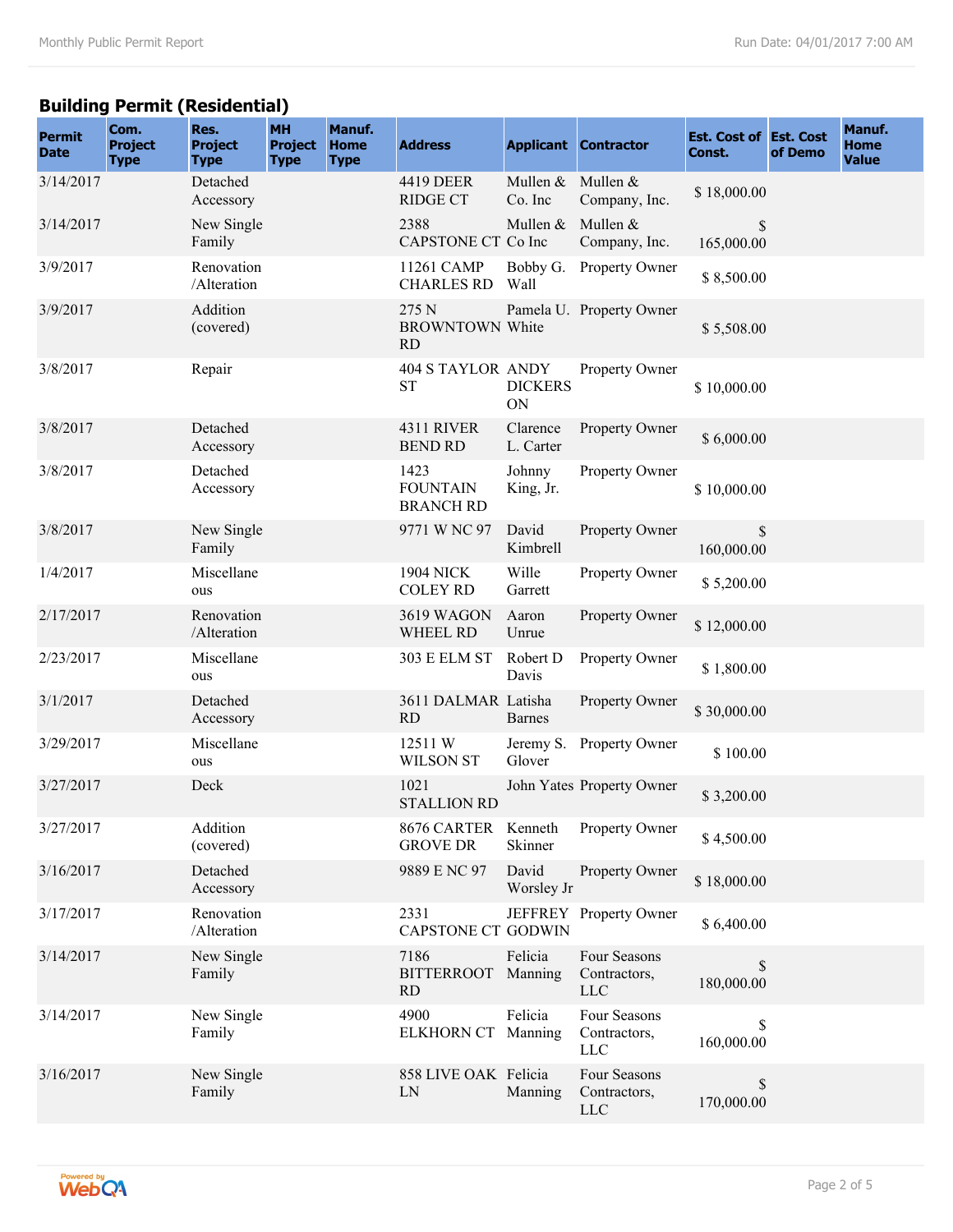# **Building Permit (Residential)**

| <b>Permit</b><br><b>Date</b> | Com.<br><b>Project</b><br><b>Type</b> | Res.<br><b>Project</b><br><b>Type</b> | <b>MH</b><br><b>Project</b><br><b>Type</b> | Manuf.<br><b>Home</b><br><b>Type</b> | <b>Address</b>                              |                             | <b>Applicant Contractor</b>                | <b>Est. Cost of Est. Cost</b><br>Const. | of Demo | Manuf.<br><b>Home</b><br><b>Value</b> |
|------------------------------|---------------------------------------|---------------------------------------|--------------------------------------------|--------------------------------------|---------------------------------------------|-----------------------------|--------------------------------------------|-----------------------------------------|---------|---------------------------------------|
| 3/27/2017                    |                                       | New Single<br>Family                  |                                            |                                      | <b>2453 SWEET</b><br><b>BAY RD</b>          | Felica<br>Manning           | Four Seasons<br>Contractors,<br><b>LLC</b> | \$<br>180,000.00                        |         |                                       |
| 3/7/2017                     |                                       | New Single<br>Family                  |                                            |                                      | 862 LIVE OAK Felicia<br>LN                  | Manning                     | Four Seasons<br>Contractors,<br><b>LLC</b> | \$<br>180,000.00                        |         |                                       |
| 3/7/2017                     |                                       | New Single<br>Family                  |                                            |                                      | 863 LIVE OAK Felicia<br>LN                  | Manning                     | Four Seasons<br>Contractors,<br><b>LLC</b> | \$<br>170,000.00                        |         |                                       |
| 3/7/2017                     |                                       | New Single<br>Family                  |                                            |                                      | 7285<br><b>BAYWOOD RD Manning</b>           | Felicia                     | Four Seasons<br>Contractors,<br><b>LLC</b> | \$<br>170,000.00                        |         |                                       |
| 3/7/2017                     |                                       | New Single<br>Family                  |                                            |                                      | 3751<br><b>MIDDLETON</b><br>DR              | Felicia<br>Manning          | Four Seasons<br>Contractors,<br><b>LLC</b> | \$<br>180,000.00                        |         |                                       |
| 3/8/2017                     |                                       | New Single<br>Family                  |                                            |                                      | 1710<br><b>KINGFISHER</b><br><b>CT</b>      | Felicia<br>Manning          | Four Seasons<br>Contractors,<br><b>LLC</b> | \$<br>230,000.00                        |         |                                       |
| 3/1/2017                     |                                       | Addition<br>(covered)                 |                                            |                                      | 4956 S<br><b>HALIFAX RD</b>                 | Rick<br>Cockrell            | Ricky D.<br>Cockrell                       | \$70,000.00                             |         |                                       |
| 3/9/2017                     |                                       | New Single<br>Family                  |                                            |                                      | 282 REGENCY Felicia D.<br>DR                | Person                      | Robertson<br><b>Realty Company</b>         | \$60,000.00                             |         |                                       |
| 3/14/2017                    |                                       | Detached<br>Accessory                 |                                            |                                      | 672 HUNTERS Dean<br>POINTE RD               | Holland                     | Dean A. Holland<br>Builders, Inc.          | \$27,800.00                             |         |                                       |
| 3/17/2017                    |                                       | Addition<br>(covered)                 |                                            |                                      | 1895 ROLLING Dean<br><b>ACRES DR</b>        | Holland                     | Dean A. Holland<br>Builders, Inc           | \$15,000.00                             |         |                                       |
| 3/1/2017                     |                                       | Addition<br>(covered)                 |                                            |                                      | 7146 N NC 58                                | Ronnie<br>Weaver            | Randall Neal<br>Weaver                     | \$58,169.00                             |         |                                       |
| 3/14/2017                    |                                       | Swimming<br>Pool                      |                                            |                                      | 4419 DEER<br><b>RIDGE CT</b>                | <b>JEAN</b><br><b>KIBBE</b> | Swimworld                                  | \$25,235.00                             |         |                                       |
| 3/30/2017                    |                                       | Swimming<br>Pool                      |                                            |                                      | 628 GADWALL Jeffery<br>CT                   | Beal                        | Swimworld                                  | \$27,250.00                             |         |                                       |
| 2/1/2017                     |                                       | New Single<br>Family                  |                                            |                                      | 4914 BAINES<br><b>LOOP RD</b>               | William<br>Foote            | Foote &<br>Moorefield Inc                  | \$<br>120,000.00                        |         |                                       |
| 3/23/2017                    |                                       | New Single<br>Family                  |                                            |                                      | 6701 TALL<br><b>COTTON RD</b>               | Foote &<br>Builders,<br>Inc | Foote &<br>Moorefiled Moorefield Inc       | \$<br>110,000.00                        |         |                                       |
| 3/23/2017                    |                                       | New Single<br>Family                  |                                            |                                      | <b>6639 TALL</b><br><b>COTTON RD</b>        | Foote &<br>Builders,<br>Inc | Foote &<br>Moorefiled Moorefield Inc       | \$<br>105,000.00                        |         |                                       |
| 3/20/2017                    |                                       | Detached<br>Accessory                 |                                            |                                      | 7979 A STONE Donna<br>HERITAGE RD Stephenso | n                           | Virginia<br>Carolina<br>Buildings Inc      | \$43,716.00                             |         |                                       |
| 3/9/2017                     |                                       | New Single<br>Family                  |                                            |                                      | <b>2016 CREEK</b><br><b>RD</b>              | Mike<br><b>Brantley</b>     | G. M. Brantley<br>Construction             | \$67,000.00                             |         |                                       |

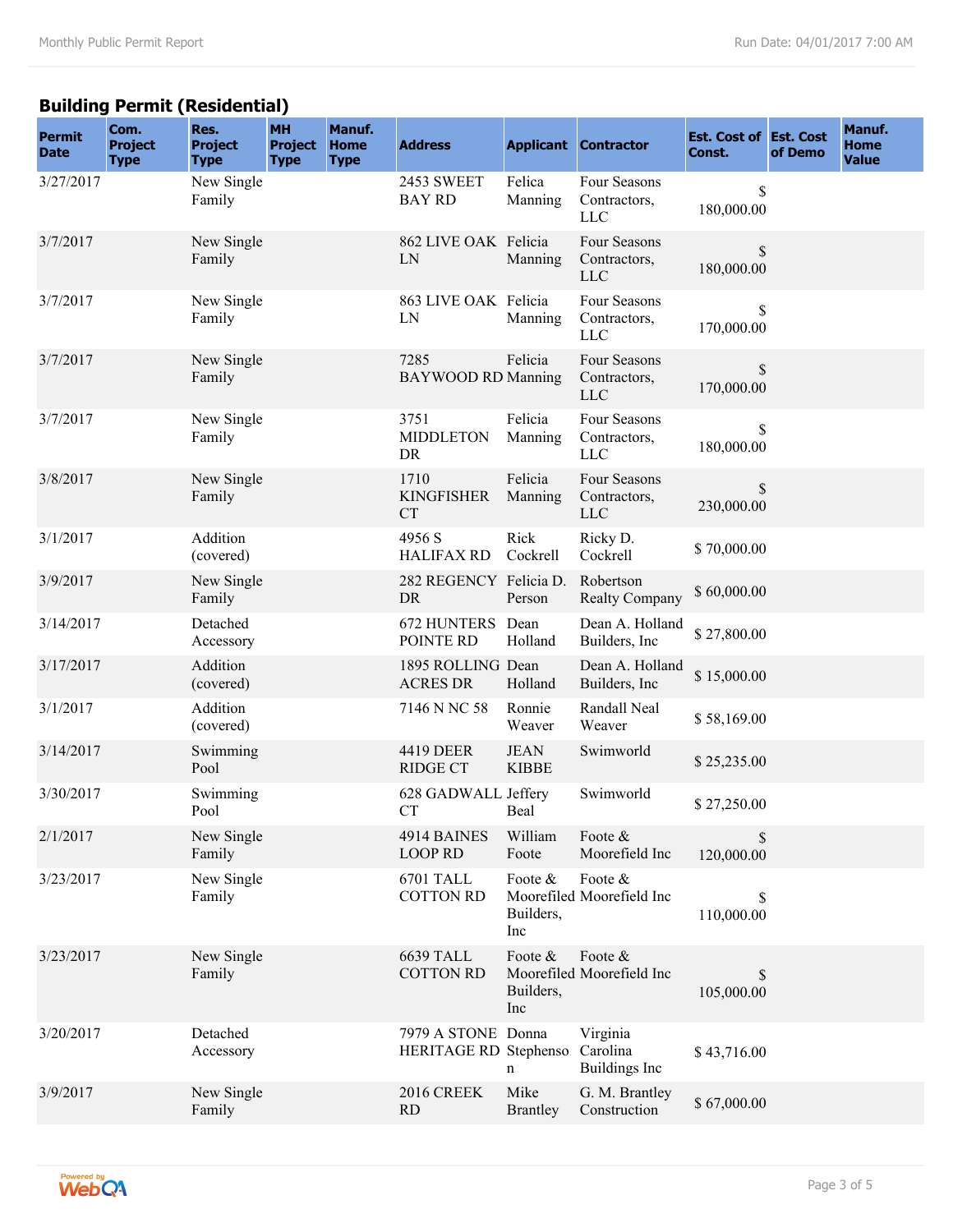# **Building Permit (Residential)**

| <b>Permit</b><br><b>Date</b> | Com.<br><b>Project</b><br><b>Type</b> | Res.<br><b>Project</b><br><b>Type</b> | <b>MH</b><br><b>Project</b><br><b>Type</b> | Manuf.<br><b>Home</b><br><b>Type</b> | <b>Address</b>                               |                     | <b>Applicant Contractor</b>                       | <b>Est. Cost of Est. Cost</b><br>Const. | of Demo | Manuf.<br><b>Home</b><br><b>Value</b> |
|------------------------------|---------------------------------------|---------------------------------------|--------------------------------------------|--------------------------------------|----------------------------------------------|---------------------|---------------------------------------------------|-----------------------------------------|---------|---------------------------------------|
| 3/27/2017                    |                                       | New Single<br>Family                  |                                            |                                      | 8165 TAR<br><b>RIVER</b><br><b>CHURCH RD</b> | Michael<br>Langley  | Michael Terry<br>Langley                          | \$<br>480,000.00                        |         |                                       |
| 3/9/2017                     |                                       | New Single<br>Family                  |                                            |                                      | 11503<br><b>ROCKSIDE RD</b>                  |                     | Ted Daniel Ted S. Daniel                          | \$70,000.00                             |         |                                       |
| 3/8/2017                     |                                       | Detached<br>Accessory                 |                                            |                                      | 3493<br><b>BUFFALOE</b><br><b>RIDGE CT</b>   | Avener<br>Price III | Jeff Hardison                                     | \$4,495.00                              |         |                                       |
| 3/27/2017                    |                                       | Repair                                |                                            |                                      | 3800<br><b>BRIARWOOD</b><br>DR               | Charlies<br>Lewis   | FS, LLC dba<br>Ram Jack                           | \$4,600.00                              |         |                                       |
| 3/16/2017                    |                                       | Miscellane<br>ous                     |                                            |                                      | 3113 S<br><b>HALIFAX RD</b>                  | Jim Pope            | Jim Pope<br><b>Builder</b>                        | \$12,000.00                             |         |                                       |
| 3/8/2017                     |                                       | Renovation<br>/Alteration             |                                            |                                      | 1534 S OLD<br><b>CARRIAGE RD Winborne</b>    | Thomas              | Any Task Just<br>Ask<br>Construction Co.          | \$7,000.00                              |         |                                       |
| 3/17/2017                    |                                       | Detached<br>Accessory                 |                                            |                                      | 4516<br>STRICKLAND MARTIN<br><b>RD</b>       | <b>JANET</b>        | Carolina Custom<br>Builders, Inc.                 | \$31,740.00                             |         |                                       |
| 3/1/2017                     |                                       | Detached<br>Accessory                 |                                            |                                      | 577 LINDSAY Ray Vick<br><b>RD</b>            |                     | <b>Superior Metal</b><br>Structures &<br>Concrete | \$19,260.00                             |         |                                       |
| 3/9/2017                     |                                       | Renovation<br>/Alteration             |                                            |                                      | 5860<br><b>DAUGHTRIDG</b> Corbett<br>E RD    | Perry               | Perry Corbett<br>Construction,<br><b>LLC</b>      | \$25,000.00                             |         |                                       |
| 3/30/2017                    |                                       | Renovation<br>/Alteration             |                                            |                                      | 2609<br><b>BUCKBOARD</b><br><b>TRL</b>       | Wilson<br>Taylor    | Built on a Rock<br>Construction                   | \$3,000.00                              |         |                                       |
| 3/16/2017                    |                                       | Miscellane<br>ous                     |                                            |                                      | 552 COOKE<br><b>RD</b>                       | Bryan D<br>Law      | ResComm Solar<br>dba Power<br>Home Solar          | \$13,500.00                             |         |                                       |
| 3/8/2017                     |                                       | Detached<br>Accessory                 |                                            |                                      | 1762 A NC 58 N Frances G. Cobbs Mill         | Cooper              | <b>Utility Building</b><br><b>LLC</b>             | \$15,000.00                             |         |                                       |
| 3/27/2017                    |                                       | Detached<br>Accessory                 |                                            |                                      | 404 E<br>WASHINGTON<br><b>ST</b>             |                     | Joe Loftus HEARTLAND<br><b>INDUSTRIES</b>         | \$7,300.00                              |         |                                       |

#### **Manufactured Home Permit**

| <b>Permit</b><br><b>Date</b> | Com.<br><b>Project</b><br><b>Type</b> | Res.<br><b>Project</b><br><b>Type</b> | <b>MH</b><br><b>Project</b><br><b>Type</b> | Manuf.<br><b>Home</b><br><b>Type</b> | <b>Address</b>            |         | <b>Applicant Contractor</b>    | <b>Est. Cost of Est. Cost</b><br>Const. | of Demo | Manuf.<br><b>Home</b><br><b>Value</b> |
|------------------------------|---------------------------------------|---------------------------------------|--------------------------------------------|--------------------------------------|---------------------------|---------|--------------------------------|-----------------------------------------|---------|---------------------------------------|
| 3/22/2017                    |                                       |                                       | <b>HUD</b>                                 | Singlewid 7871<br>e                  | STRICKLAND Brantley<br>RD | Richard | Jackie Waddell<br>M.Hm. Movers |                                         |         | \$30,000.00                           |
| 3/28/2017                    |                                       |                                       | <b>HUD</b>                                 | Multi-<br>Sectional                  | 7060 FRAZIER Wanda<br>-RD | Rudd    | Jackie Waddell<br>M.Hm. Movers |                                         |         | \$93,621.94                           |